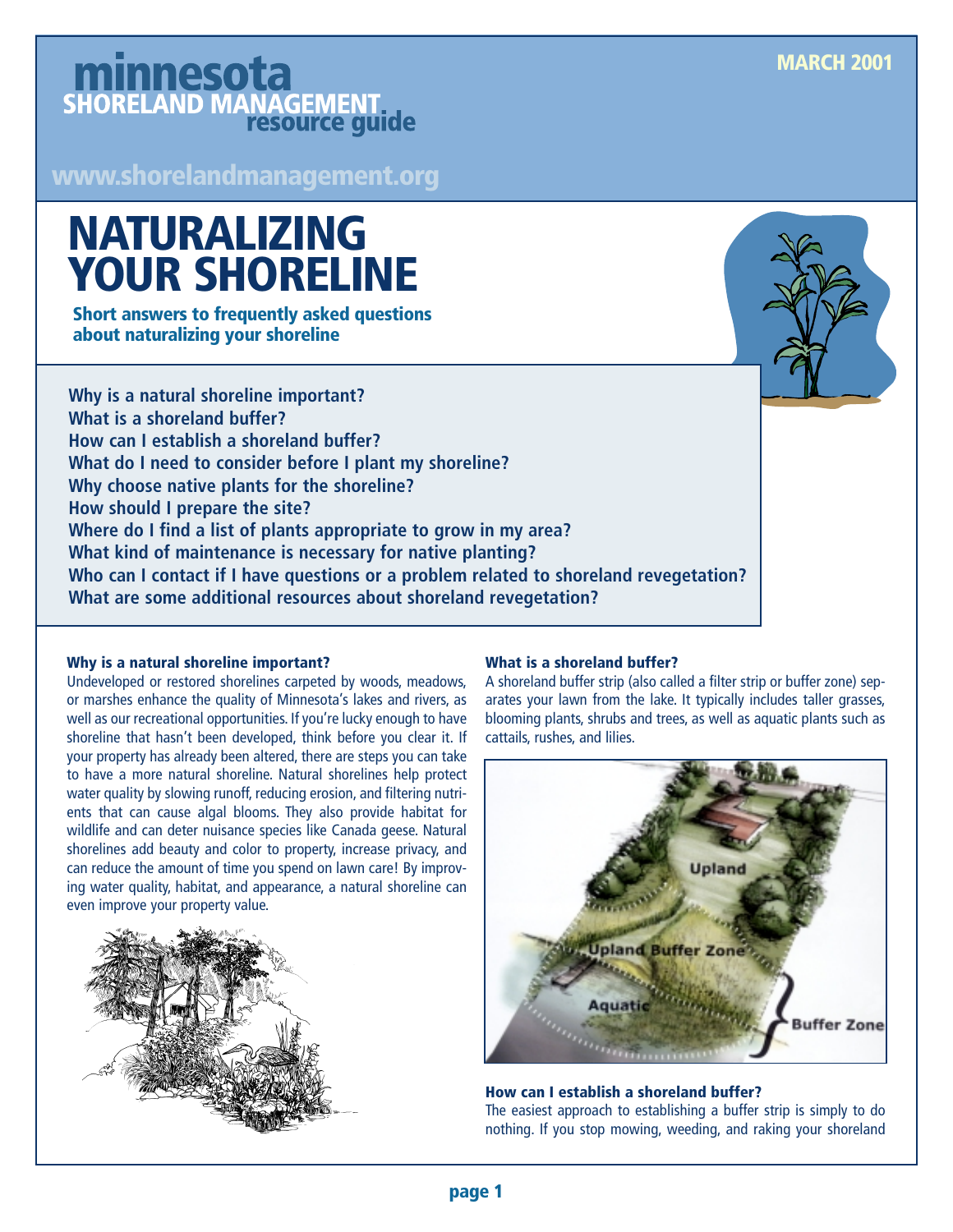area, many native plants will likely reestablish. Plants such as spike rush, sedges, and arrowhead have become established on some shorelines when people stopped cutting and raking. Another option is to actively restore the site by replanting native vegetation in the water and on the adjacent land.

There are four steps to restore your shore:

- 1. Start by assessing your site and the different ways you use it (e.g., swimming, making campfires, docking your boat).
- 2. Carefully plan your project and prepare the site.
- 3. Select and plant appropriate native plants.
- 4. Maintain the area so the plants become well established.



**What do I need to consider before I plant my shoreline?**  Consider the specific conditions at your site, including light, moisture, orientation, and degree of slope. Identify soil type and the type of lake bottom (mucky, sandy, rocky). Think about where you're located on the lake – do you get a lot of wind and wave action, or direct sunlight for much

of the day? Consider how you want to use the property and how much of your shoreline you want to restore. Resource professionals recommend that you maintain a shoreland buffer along 75% of the shoreline frontage. Keep in mind that the goal of shoreland restoration isn't to eliminate access and recreational use, but to provide the benefits of a natural shore, while allowing those uses in carefully defined areas. Shoreline revegetation is most likely to succeed in areas that are sheltered and experience little or moderate wave action, do not experience significant changes in water level during the growing season, and are not very steep.

#### **Why choose native plants for the shoreline?**

Native plants are plants that grew in your area before European settlement and the introduction of cultivars and exotic species. The extensive root systems of native plants help protect your shore against erosion. Removing the native plants and replacing them with shallow-rooted turf grass causes many shoreline erosion problems. Native plants improve habitat for fish and wildlife. Minnesota animals are adapted to native vegetation and rely on it for food, shelter, and nesting. Imported cultivars or exotic plants don't provide the same wildlife benefits. You reduce the chance that exotic plants will invade when native species are in the shoreland area. A healthy population of native plants is better able to withstand competition from exotic species. Native plants can reduce the need for lawn chemicals and fertilizer that may end up in your lake. Finally native plants are better adapted to Minnesota's climate and growing season. By choosing natives, you'll preserve a more natural appearance and probably have better plant survival than with imported cultivars.

**How should I prepare the site?** Steps required to prepare the site for planting include removing exotic vegetation within the planned buffer area, thinning existing vegetation to allow new plants to become established, moving any docks or paths located in the revegetation zone, and grading slopes if necessary while taking care to prevent erosion. Once the planting takes place, mulching around the new plants helps reduce invasion of undesirable species.



**Where do I find a list of plants appropriate to grow in my area?** Finding native plants appropriate for your area of Minnesota may be difficult. Prairie plants that would fit well on the shores of southern lakes aren't necessarily appropriate for northern Minnesota. You can try local nurseries, your SWCD or Extension office, the regional DNR office (Ecological Services), or the county biological survey. A county Master Gardener may be your best bet to find out where to get plants that are truly native to your area. Nurseries may carry plants that are labeled "native," but that might mean native to North America, the Upper Midwest, or anyplace in Minnesota. A good idea of what aquatic and upland plants will do well in your area can be obtained by boating around your own lake. See what grows naturally in the water and what plants are working for other property owners. To accelerate the naturalizing process or to feature particular plants, your best option is to plant seedlings. Select appropriate plants for each of the shoreland zones (upland, near shore and in the water). Do not harvest wild seeds or plants or purchase from nurseries that wild-harvest. Wild stocks should be left to self-propagate. Do not buy generic wildflower packs, because they often contain unwanted weed seeds. Before installing aquatic plants, obtain a nofee permit from the DNR.

#### **What kind of maintenance is necessary for native planting?**

A shoreland restored with native vegetation should maintain itself. Apply mulch to new planting beds to prevent soil erosion, hold moisture in the soil, and control weeds. You may need to water and weed the first season, but once the plants are established, they will be able to out-compete most weeds. Native species should never be fertilized because they are adapted to the nutrient levels found in local soils. Fertilizers and pesticides applied to areas near shore can be a threat to aquatic life and water quality. Plants left standing in fall and winter provide seeds and shelter for wildlife, add interest to the winter landscape, and protect the soil from wind erosion. If some plants do not survive the first year, replant as quickly as possible to maintain a continuous vegetative cover. As your shoreland buffer grows, you may want to trim some tree branches or shrubs to keep your view of the lake clear. "Shoreland editing" gives you a view while maintaining the benefits of a natural shoreline.